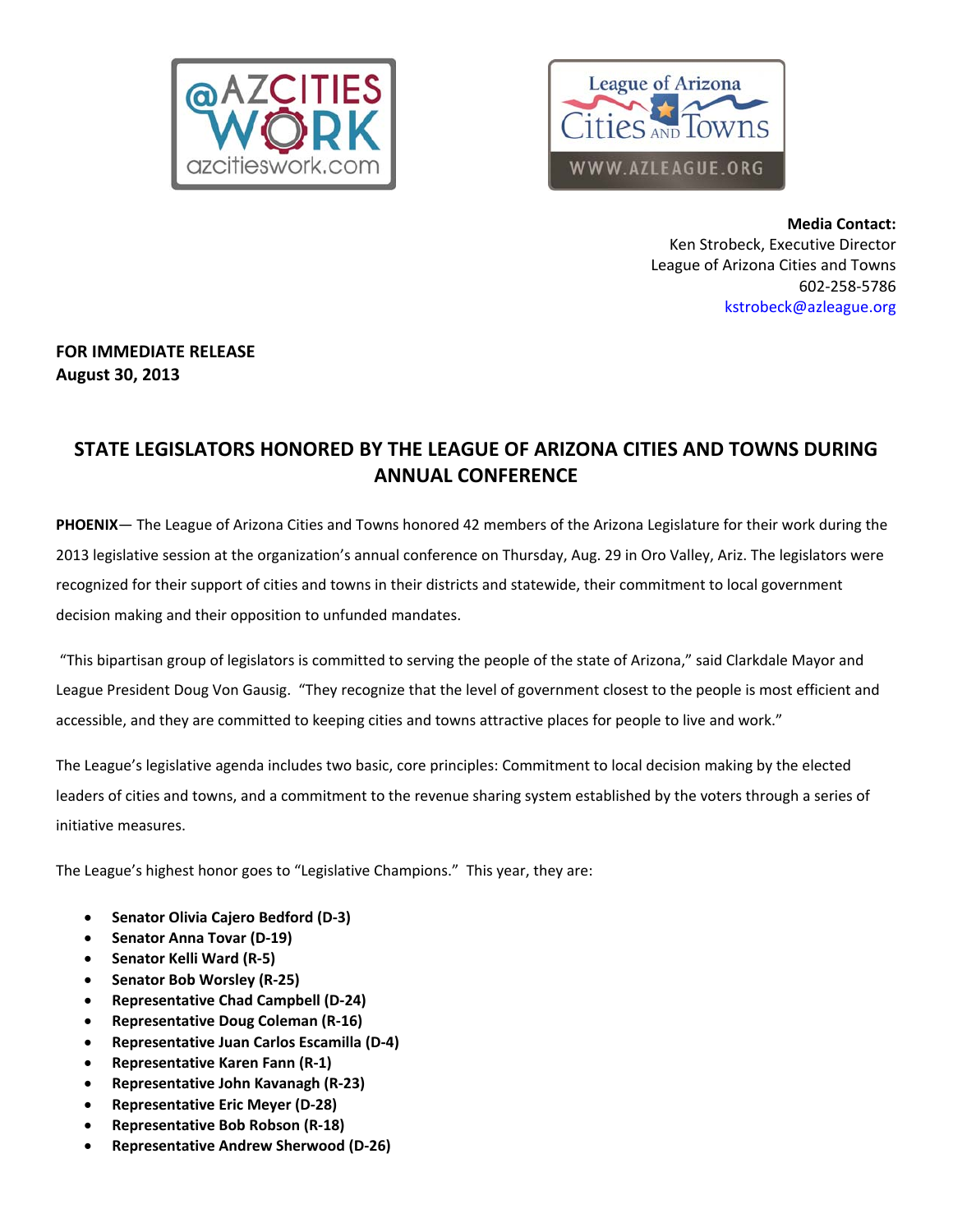## **2/2/2 – State Legislators Honored at League Annual Conference**

Additionally, these legislators are being recognized as "Friends of Cities and Towns."

- **Senate President Andy Biggs (R‐12)**
- **Senator Rich Crandall (R‐16)**
- **Senator Steve Farley (D‐9)**
- **Senator Steve Gallardo (D‐29)**
- **Senator Gail Griffin (R‐14)**
- **Senator Katie Hobbs (D‐24)**
- **Senator Barbara McGuire (D‐8)**
- **Senator John McComish (R‐18)**
- **Senator Lynne Pancrazi (D‐4)**
- **Senator Don Shooter (R‐13)**
- **Representative Lela Alston (D‐24)**
- **Representative Sonny Borrelli (R‐5)**
- **Representative Kate Brophy McGee (R‐28)**
- **Representative Mark Cardenas (D‐19)**
- **Representative Andrea Dalessandro (D‐2)**
- **Representative Jeff Dial (R‐18)**
- **Representative Ruben Gallego (D‐27)**
- **Representative Doris Goodale (R‐5)**
- **Representative David Gowan (R‐14)**
- **Representative Rick Gray (R‐21)**
- **Representative Phil Lovas (R‐22)**
- **Representative Debbie McCune Davis (D‐30)**
- **Representative Juan Mendez (D‐26)**
- **Representative J.D. Mesnard (R‐17)**
- **Representative Justin Olson (R‐25)**
- **Representative Ethan Orr (R‐9)**
- **Representative Martin Quezada (D‐29)**
- **Representative T.J. Shope (R‐8)**
- **Representative Victoria Steele (D‐9)**
- **Speaker of the House Andy Tobin (R‐1)**

"The state of Arizona is prosperous only to the extent its cities and towns are strong," said League Executive Director Ken Strobeck. "Cities and towns are where the economic activity of the state occurs and where nearly 80 percent of the people live," he said. "Cities and towns are most effective when we work in partnership with state government since we serve the same constituents."